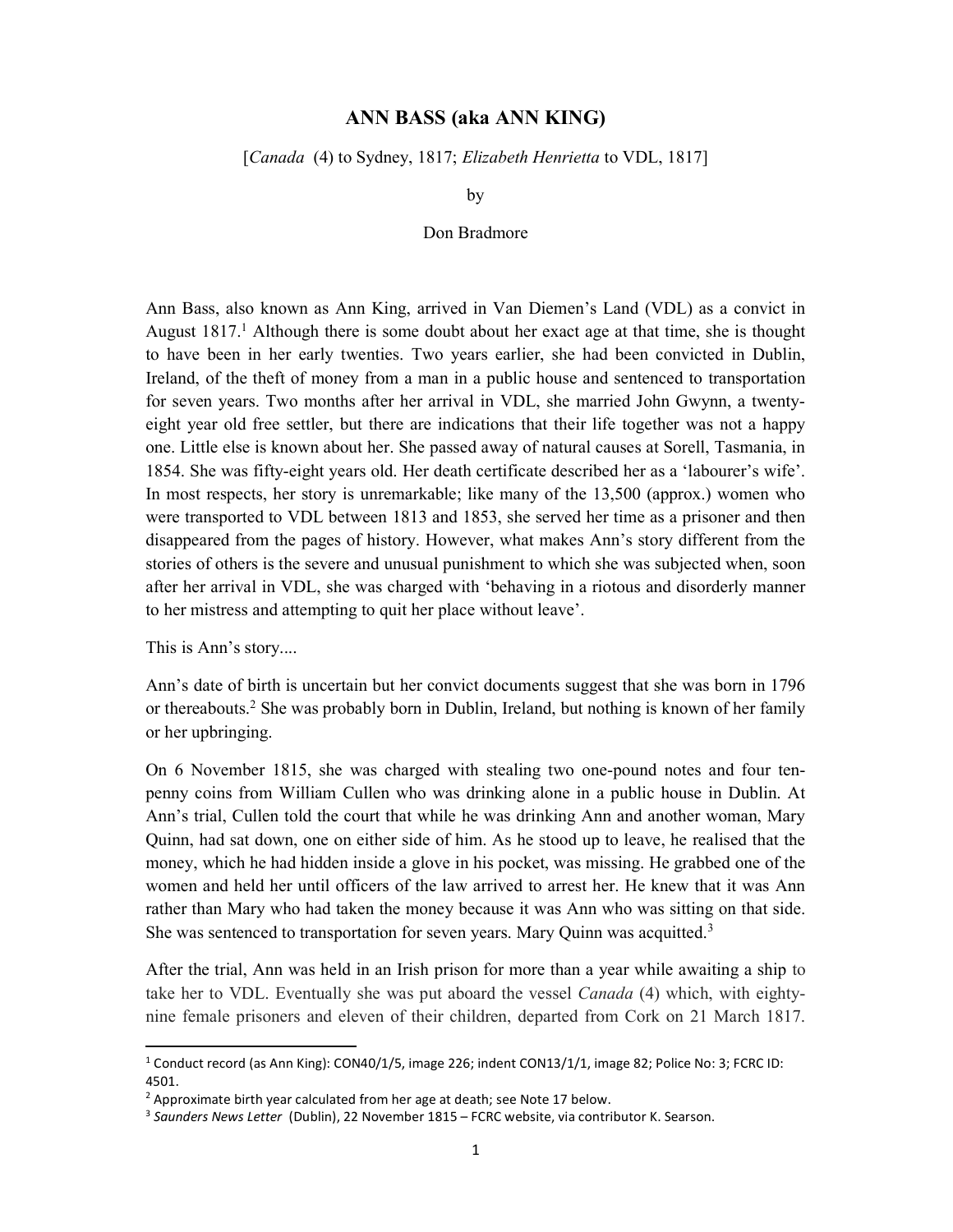Sailing via Rio de Janeiro, it reached Port Jackson (Sydney) on 5 August that year. James Allen, the surgeon-superintendent aboard the ship, was pleased to report that all of the prisoners had arrived in good health.<sup>4</sup>

A week later, Ann was among fifty of the women who were selected for immediate transfer to VDL. Commissioner John Bigge, who was sent from England in 1819 to examine various aspects of the laws and regulations affecting the civil administration and development of the colonies as well as the management of transported felons, explained later how the selection was made. Upon the arrival of *Canada* at Sydney, free settlers who had previously requested that female convicts be assigned to them as domestic servants were invited to go aboard to choose the women they wanted. After that, fifty of the women who remained were transferred to *Elizabeth Henrietta* to be taken to VDL for assignment there. Those still left on *Canada* – and this included most of the women who had children with them and were consequently less desirable to settlers – were sent to the Female Factory at Parramatta.<sup>5</sup>

On 27 August 1817, Elizabeth Henrietta docked at Hobart and Ann was disembarked. Curiously, the indent document shows her name as 'Ann Bass or King' but, to date, no explanation of her alias has been found. A possible explanation is that she was married in Ireland before her conviction and that either 'Bass' or 'King' was her married name. That, however, is speculation. $6$ 

Regrettably, Ann's convict documents do not provide a physical description. However, in the 'Remarks' column of the indent document is the word 'quiet', presumably meaning that she had been well-behaved on the voyage from England. Tardif (1990) adds that she was twentyfour years of age on arrival at Hobart and that she was a 'ribbon maker' by trade. She was unable to write.<sup>7</sup>

Immediately after disembarkation, Ann was assigned to a free settler at Hobart but there, within days, she was charged with an offence. On 20 September, she had absented herself from her service and was punished by having to spend six hours in the stocks – an uncomfortable and humiliating ordeal. That punishment, however, seems to have unsettled her further. Just four days later, she was charged again, this time with behaving 'in a riotous and disorderly manner to her mistress and attempting to quit her place without leave, contrary to the Colonial Regulations.' She was sentenced to the stocks again, this time to spend two separate periods there, for a total of eight hours. Moreover, she was to wear an iron collar

-

<sup>4</sup> https://www.jenwilletts.com/convict\_ship\_canada\_1817.htm

<sup>5</sup> See extracts from the 'Inquiry into the State of the Colony of N.S.W; Report of the Commissioner, John Bigge, 1822' at https://www.jenwilletts.com/commissioners\_of\_enquiry.htm#26

<sup>&</sup>lt;sup>6</sup> Indent CON13-1-1, image 82 at https://stors.tas.gov.au/CON13-1-1\$init=CON13-1-1p82, conduct record CON40-1-15, image 226 at

https://linctas.ent.sirsidynix.net.au/client/en\_AU/names/search/results?qu=NI\_NAME%3Dann&qu=NI\_NAME %3Dbass

<sup>7</sup> Tardif, P. (1990). Notorious Strumpets and Dangerous Girls: Convict Women in Van Diemen's Land, 1803- 1829. Sydney: Angus and Robertson; CD disk format – see:

https://swiftconsortium.org.au/client/en\_AU/default/search/detailnonmodal?qu=Exiles+--+Australia+--+History.&d=ent%3A%2F%2FSD\_ILS%2F0%2FSD\_ILS%3A706835%7EILS%7E0&ps=300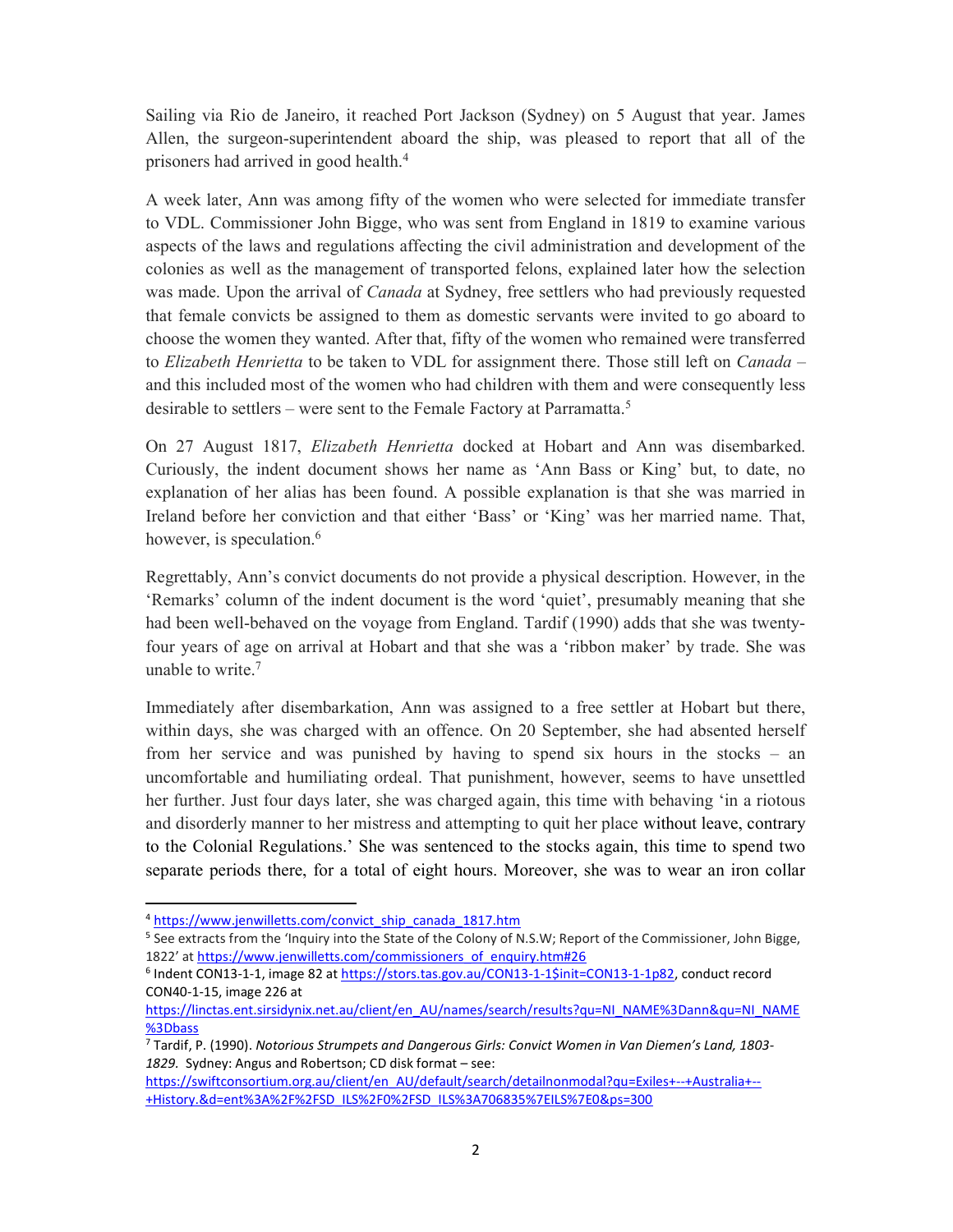around her neck while there and, afterwards, to be imprisoned in the county gaol for three months. A few days later, the *Hobart Town Gazette* reported that the complaint against Ann 'was peculiar aggravating, this woman having only been released from prison a few days back on a similar case.'<sup>8</sup>

Interestingly, the Hobart Town Gazette followed that report with this one:

John Gwynn, a free man, was fined five pounds, for attempting to inveigle [that is, entice] the above woman from her place. We trust this example will be a warning to all young women who are assigned as servants in this Island; and cause them to remain peaceable and contented in the situation allotted them by Government, and not to be seduced by those who in a short time may leave them friendless and distressed.<sup>9</sup>

Gwynn, it seems, had already become involved with Ann, despite her having been in the colony for only six weeks. Two months later, they were married.<sup>10</sup>

The entry in the church register, dated 10 December 1817, shows Gwynn as a twenty-eight year old 'free' man but gives no other information about him. Ann is shown as a twenty-year old convict per *Canada*. Her surname is shown incorrectly as 'Boss'.<sup>11</sup>

Little is known with certainty about Gwynn. The name 'John Gwynn' appears quite frequently in newspapers of the day but there were at least two - and perhaps more – men of that name in Hobart at the time. In fact, a 'John Gwynn' was among the *HMS Calcutta* convicts who sailed with Captain David Collins across Bass Strait to a site on the Derwent that later became Hobart - after an attempt to establish an outpost at Port Philip had been abandoned.<sup>12</sup> Could Ann Bass's husband have been a son of that earlier John Gwynn?

One of the men named 'John Gwynn' in Hobart at that time was a boat owner who operated a passenger and goods ferry and sold fish to the public.<sup>13</sup> Was that Ann's husband? That John Gwynn seems to have been a bit of a scoundrel and was often in trouble with the law. In 1817, for instance, he was fined for selling 'spirituous liquor' without a licence.<sup>14</sup> In April 1822, he was charged with the theft of a mast and sail from a man named George Smith – and, in February 1823, he was sentenced to be transported to Macquarie Harbour for twelve months for stealing a mast and sail belonging to a Mr Stanfield.<sup>15</sup>

-

<sup>8</sup> The Hobart Town Gazette and Southern Reporter, 27 September 1817, p.2.

<sup>&</sup>lt;sup>9</sup> The Hobart Town Gazette and Southern Reporter, 27 September 1817, p.2.

<sup>10</sup> Marriage: RGD36/1/1, No. 264, Hobart.

<sup>11</sup> RGD36/1/1, No. 264, Hobart.

<sup>12</sup> https://convictrecords.com.au/ships/calcutta/1803

 $13$  The Hobart Town Gazette and Southern Reporter, 16 November 1816, p.1; 1 August 1818, p.1; 26 February 1820, p.2; Colonial Times (Hobart), 10 August 1827, p.2; 19 June 1829, p.1.

<sup>&</sup>lt;sup>14</sup> The Hobart Town Gazette and Southern Reporter, 13 December 1817, p.2.

<sup>&</sup>lt;sup>15</sup> The Hobart Town Gazette and Southern Reporter, 15 February 1823, p.1.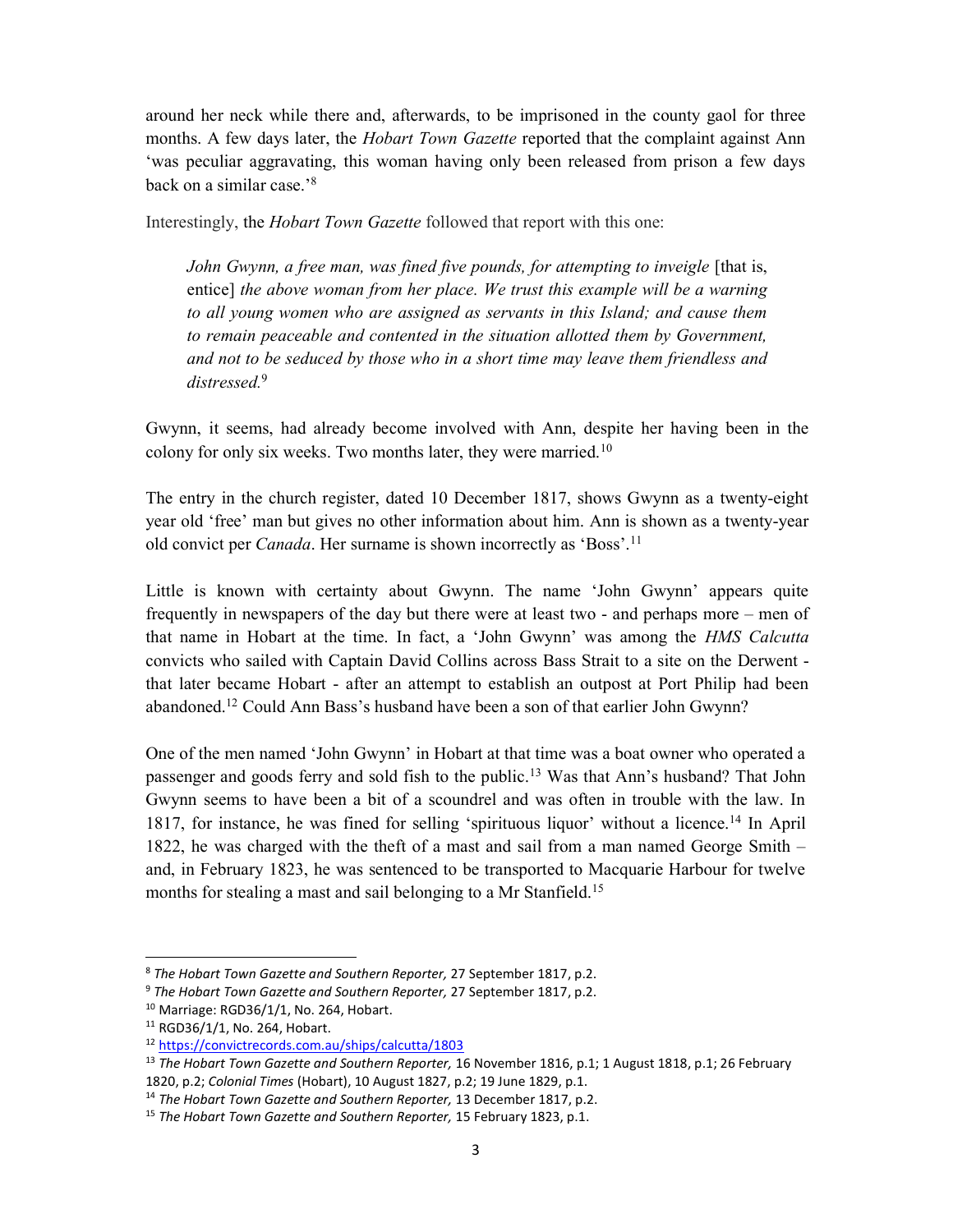Almost from the beginning, Ann and John Gwynn seem to have been experiencing difficulties in their marriage. On 10 March 1818, just three months after the marriage, Ann was fined five shillings when discovered 'drunk and absent from her lodgings'.<sup>16</sup> Was her absence from her home an early indication that all was not going well for the couple? Muster documents reveal that they were together as man and wife in 1820 and  $1821^{17}$  – but, in July 1826, the following notice appeared in the Hobart Town Gazette:

Whereas, Anne Gwynn, my Wife, has, in a clandestine Manner, and without any just Provocation or Cause, thought proper to desert her Home, afterwards incurring Debts on my Account, I hereby Caution the Public of Hobart Town, and the Colony at large, against giving her any Trust or Credit whatever, as I will in no Respect, be responsible for the Debts that she may incur after this Date and any Person harbouring maintaining, or otherwise encouraging the said Anne Gwynn, after this Notice, shall be prosecuted with the utmost Severity of the Law. J. Gwynn. Hobart Town, July 25, 1826.<sup>18</sup>

By this time Ann's seven-year term of transportation had been completed. She was a free woman again.<sup>19</sup>

It is not known whether Ann and John Gwynn were ever re-united. Where, and how, Ann lived for the next twenty-eight years is still a mystery. Nothing more was heard of her until her death of 'natural causes' was recorded at Sorell on 26 March 1854. Her death certificate shows the spelling of her surname, again incorrectly, as 'Guynn'. She is described as a 'labourer's wife'. She was fifty-eight. The informant to the death certificate was James Jones, a licensed victualler at Pittwater, Tasmania, but his relationship to Ann is unexplained.<sup>20</sup> No evidence of her having remarried, or of her having children, has been located.

Ann's story is a simple one. It is a story that could have been easily forgotten except for the way in which Ann was punished cruelly for what appears to have been a relatively minor offence today. The stocks, iron collar and three-month prison term seem to have been an excessive punishment, even for an offence made 'peculiar aggravating' by a similar one some days earlier. If Ann had been truly 'riotous' – as charged - it can be assumed that she was disobedient, insolent, rude, discourteous and disorderly and so on but there is no suggestion that she had acted with violence or that she had damaged or destroyed property.

1

<sup>&</sup>lt;sup>16</sup> Tardif, op.cit.

<sup>&</sup>lt;sup>17</sup> Muster records, 1820 and 1821: https://www.ancestry.com.au/interactive/8813/41720\_329549-00512?pid=21688&backurl=https://search.ancestry.com.au/cgi-

bin/sse.dll?indiv%3D1%26dbid%3D8813%26h%3D21688%26tid%3D%26pid%3D%26usePUB%3Dtrue%26\_phsr c%3DUAS9%26\_phstart%3DsuccessSource&treeid=&personid=&hintid=&usePUB=true&\_phsrc=UAS9&\_phstar t=successSource&usePUBJs=true via 'Ancestry.com'.

 $18$  The Hobart Town Gazette and Southern Reporter, 29 July 1826, p.3.

 $19$  Ann was free by servitude in November 1822. Her Certificate of Freedom was issued on 7 June 1823 – via FCRC d/base.

<sup>20</sup> Death: RGD35/1/23, No.133, Sorell.